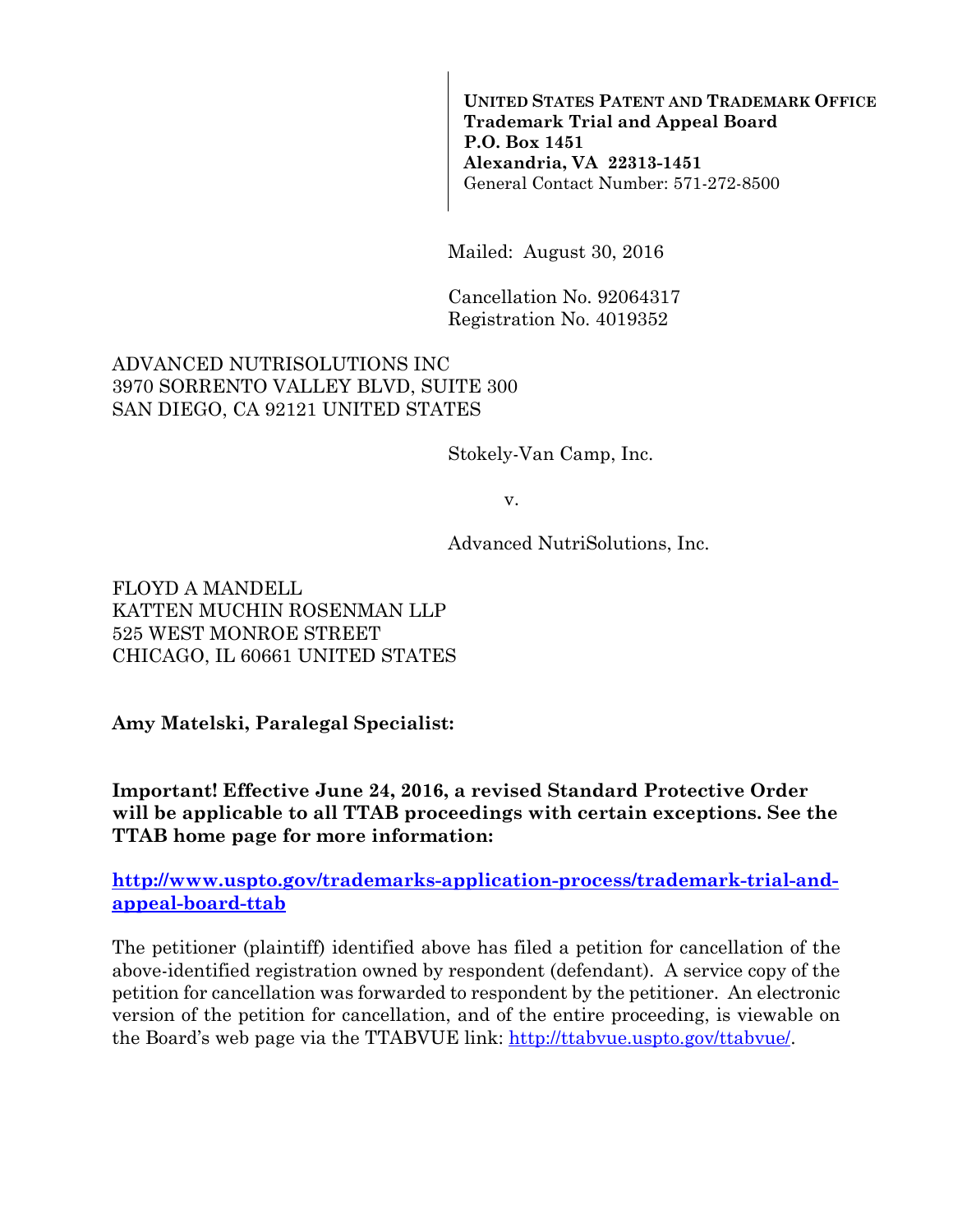#### **PETITIONER DIRECTED TO FORWARD COPY TO OWNER OF RECORD**

The Board acknowledges that petitioner included proof that it forwarded a service copy of its petition to respondent. However, the proof of service indicates that petitioner sent that service copy to an attorney for respondent, rather than to respondent. As provided in amended Trademark Rule 2.111(a), a petitioner must include "proof of service on the owner of record for the registration, or the owner's domestic representative of record, at the correspondence address of record." The rule does not direct a petitioner to serve an attorney, though an attorney should be served if the attorney is the respondent's designated domestic representative. The reference in the rule to correspondence address is a reference to the address for the owner of the registration or the domestic representative, if one has been appointed. While petitioner's proof of service is a reasonable attempt to effect service, petitioner is directed to forward an additional copy of its petition to the owner of record for the registration, at its address of record. In addition, any future filing must be served directly on the owner of the registration. If an attorney files an answer or other paper for respondent, thereby entering an appearance, petitioner may thereafter forward service copies to that attorney rather than respondent.

#### **RESPONDENT MUST FILE AND SERVE ANSWER**

As required in the schedule set forth below, **respondent must file an answer within forty (40) days from the mailing date of this order.** (For guidance regarding when a deadline falls on a Saturday, Sunday or federal holiday, *see* Trademark Rule 2.196.) Respondent's answer must comply with Fed. R. Civ. P. 8(b), must contain admissions or denials of the allegations in the petition for cancellation, and may include available defenses and counterclaims. For guidance regarding the form and content of an answer, *see* Trademark Rule 2.114(b), and TBMP §§ 311.01 and 311.02. Failure to file a timely answer may result in entry of default judgment and the cancellation of the registration.

#### **SERVICE OF ANSWER AND OF ALL FILINGS**

The answer, and **all** other filings in this proceeding, **must** be served in a manner specified in Trademark Rule 2.119(b), and **must** include proof of service. For guidance regarding the service and signing of all filings, *see* TBMP §§ 113-113.04. As noted in TBMP § 113.03, proof of service should be in the following certificate of service form:

*I hereby certify that a true and complete copy of the foregoing (insert title of submission) has been served on (insert name of opposing counsel or party) by mailing said copy on (insert date of mailing), via First Class Mail, postage prepaid (or insert other appropriate method of delivery) to: (set out name and address of opposing counsel or party).* 

*Signature\_\_\_\_\_\_\_\_\_\_\_\_\_\_\_\_\_\_\_\_\_\_\_\_\_\_*   $Date$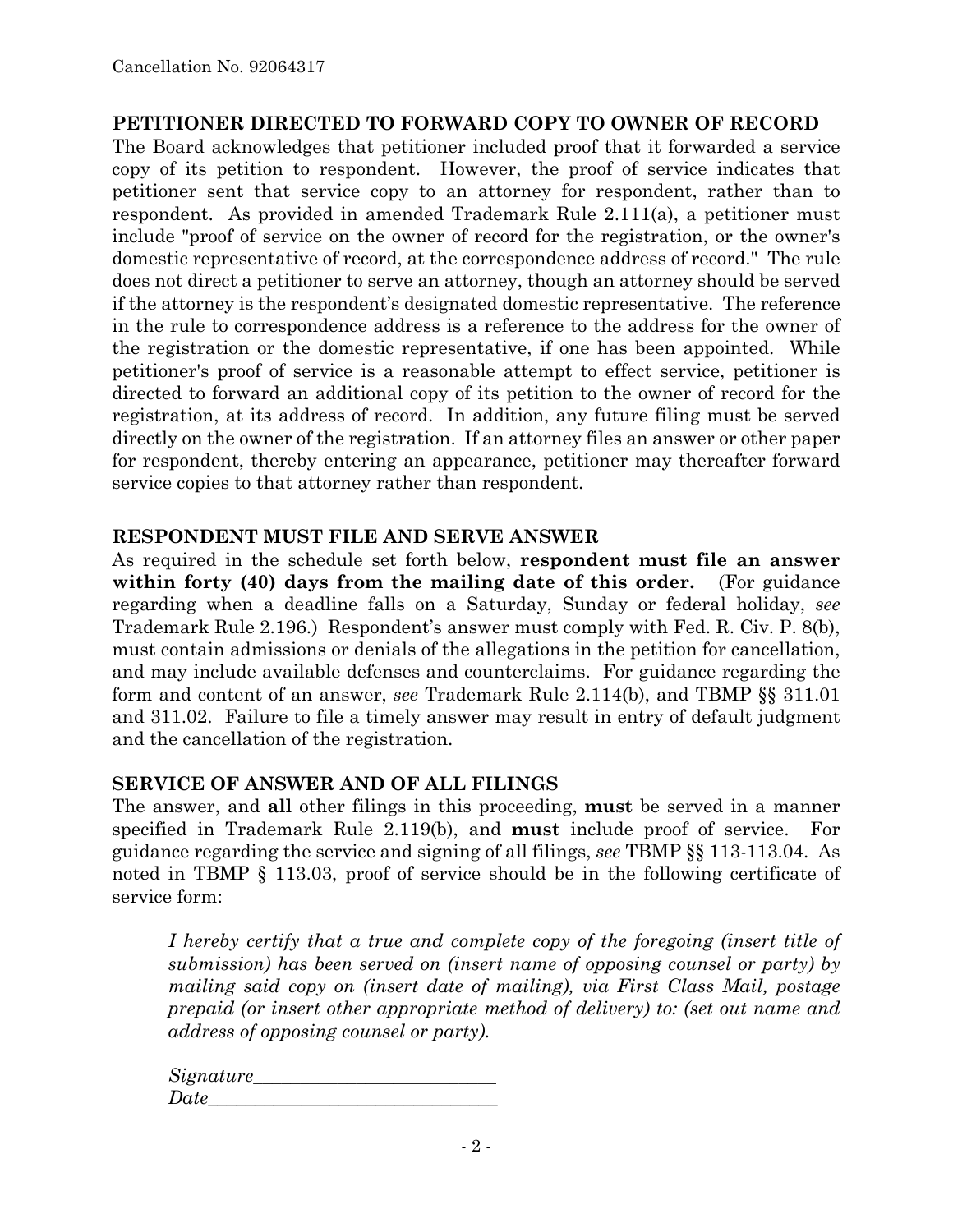The parties may agree to forward service copies by electronic transmission, *e.g*., email. *See* Trademark Rule 2.119(b)(6) and TBMP §113.04. Pursuant to Trademark Rule 2.119(c), however, five additional days are afforded only to actions taken in response to papers served by first-class mail, "Express Mail," or overnight courier, not by electronic transmission.

# **LEGAL RESOURCES AVAILABLE AT WEB PAGE**

Proceedings will be conducted in accordance with the Trademark Rules of Practice, set forth in Title 37, part 2, of the Code of Federal Regulations.These rules, as well as amendments thereto, the Manual of Procedure (TBMP), information on Accelerated Case Resolution (ACR) and Alternative Dispute Resolution (ADR), and many Frequently Asked Questions, are available on the Board's web page, at: http://www.uspto.gov/trademarks/process/appeal/index.jsp. For a general description of Board proceedings, *see* TBMP §102.03.

## **FILING PAPERS ONLINE**

The link to the Board's electronic filing system, ESTTA (Electronic System for Trademark Trials and Appeals), is at the Board's web page, at:

http://estta.uspto.gov/. The Board **strongly encourages parties to use ESTTA** for all filings. ESTTA provides various electronic filing forms; some may be used as is, and others may require attachments. For technical difficulties with ESTTA, parties may call 571-272-8500. Due to potential technical issues, parties should not wait until the last date of a deadline for filing papers. The Board may decline to consider any untimely filing.

## **PETITIONER'S OBLIGATION IF SERVICE IS INEFFECTIVE**

If a service copy of the petition for cancellation is returned to petitioner as undeliverable or petitioner otherwise becomes aware that service has been ineffective, petitioner must notify the Board in writing within ten (10) days of receipt of the returned copy. Notification to the Board may be provided by any means available for filing papers with the Board, but preferably should be provided **by written notice filed through ESTTA**. For guidance regarding notice of ineffective service, *see* Trademark Rule 2.111(b) and TBMP § 309.02(c)(2).

While petitioner is under no obligation to search for current correspondence address information for, or investigate the whereabouts of, any respondent petitioner is unable to serve, if petitioner knows of any new address information for the respondent, petitioner must report the address to the Board. If a petitioner notifies the Board that a service copy sent to a respondent was returned or not delivered, including any case in which the notification includes a new address for the respondent discovered by or reported to petitioner, the Board will give notice under Trademark Rule 2.118.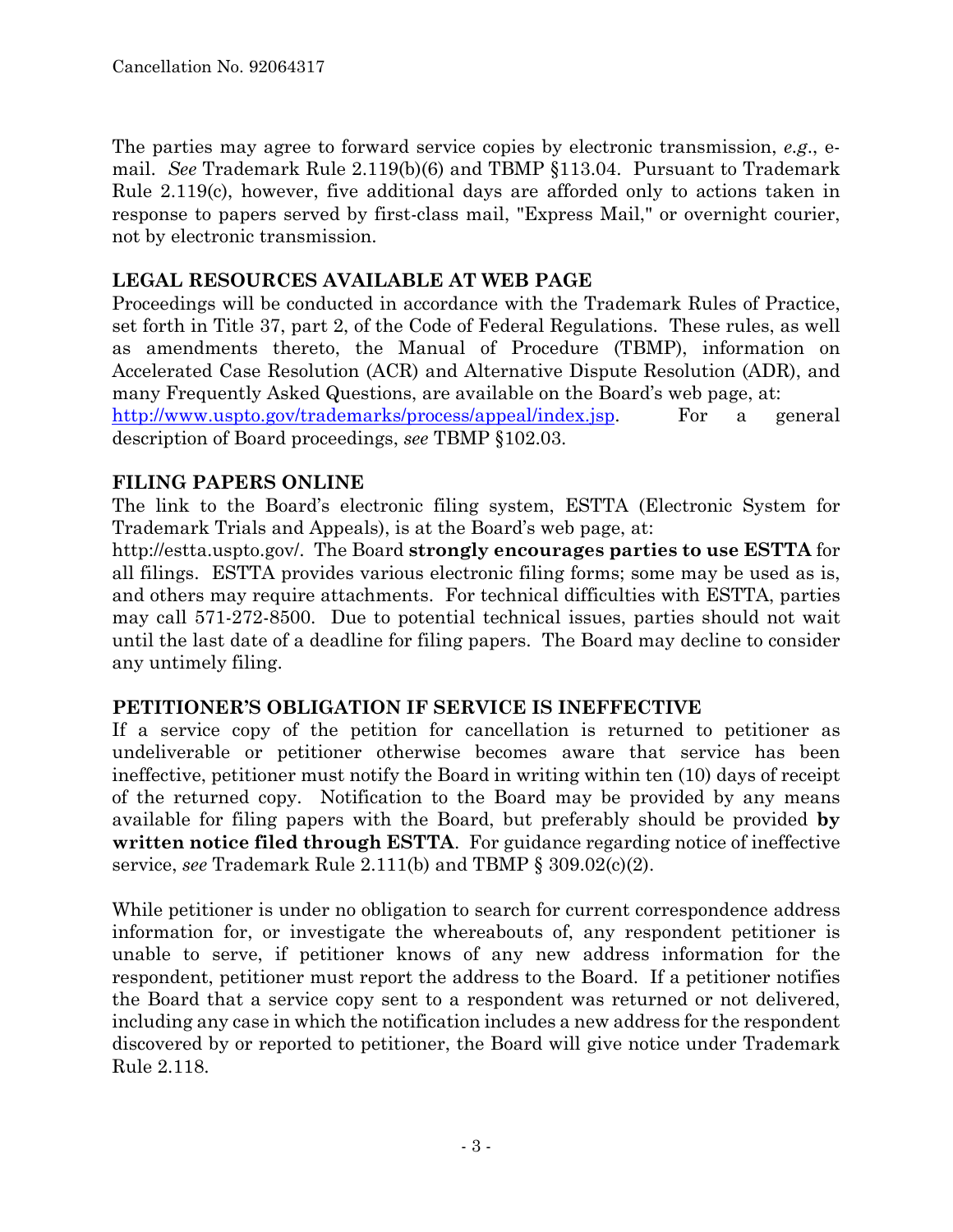# **FORMAT FOR ALL FILINGS**

Trademark Rule 2.126 sets forth the required form and format for all filings. The Board may **decline to consider** any filing that does not comply with this rule, including, but not limited to motions, briefs, exhibits and deposition transcripts.

#### **CONFERENCE, DISCOVERY, DISCLOSURE AND TRIAL SCHEDULE**

| Time to Answer                          | 10/9/2016  |
|-----------------------------------------|------------|
| Deadline for Discovery Conference       | 11/8/2016  |
| Discovery Opens                         | 11/8/2016  |
| Initial Disclosures Due                 | 12/8/2016  |
| <b>Expert Disclosures Due</b>           | 4/7/2017   |
| Discovery Closes                        | 5/7/2017   |
| <b>Plaintiff's Pretrial Disclosures</b> | 6/21/2017  |
| Plaintiff's 30-day Trial Period Ends    | 8/5/2017   |
| Defendant's Pretrial Disclosures        | 8/20/2017  |
| Defendant's 30-day Trial Period Ends    | 10/4/2017  |
| Plaintiff's Rebuttal Disclosures        | 10/19/2017 |
| Plaintiff's 15-day Rebuttal Period Ends | 11/18/2017 |

#### **PARTIES ARE REQUIRED TO HOLD DISCOVERY CONFERENCE**

As noted in the schedule above, the parties are required to schedule and to participate with each other in a discovery conference by the deadline in the schedule. For guidance, s*ee* Fed. R. Civ. P. 26(f), Trademark Rule 2.120(a)(2), and TBMP § 401.01. In the conference, the parties are required to discuss (1) the nature of and basis for their respective claims and defenses, (2) the possibility of settling or at least narrowing the scope of claims or defenses, and (3) arrangements for disclosures, discovery and introduction of evidence at trial, if the parties are unable to settle at this time.

Discussion of amendments of otherwise prescribed procedures can include limitations on disclosures and/or discovery, willingness to stipulate to facts, and willingness to stipulate to more efficient options for introducing at trial information or materials obtained through disclosures or discovery.

The parties must hold the conference in person, by telephone, or by any means on which they agree. A Board interlocutory attorney or administrative trademark judge will participate in the conference, upon request of any party, provided that such request is made no later than ten (10) days prior to the conference deadline. *See* Trademark Rule 2.120(a)(2). A request for Board participation must be made either through an ESTTA filing, or by telephone call to the assigned interlocutory attorney whose name is on the TTABVUE record for this proceeding. A party should request Board participation only after the parties have agreed on possible dates and times for the conference. A conference with the participation of a Board attorney will be by telephone, and the parties shall place the call at the agreed date and time, in the absence of other arrangements made with the Board attorney.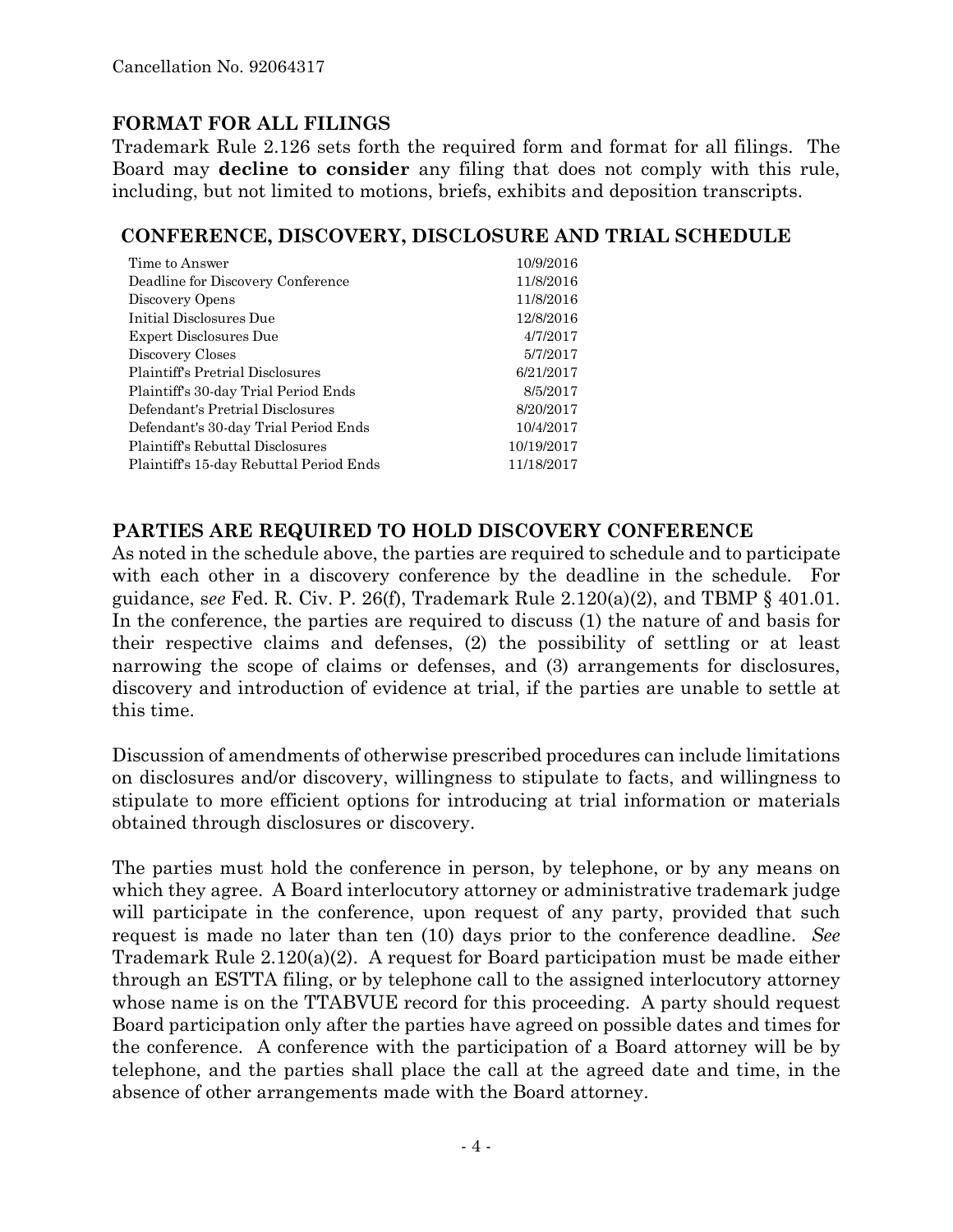## **PROTECTIVE ORDER FOR CONFIDENTIAL INFORMATION**

The Board's Standard Protective Order is applicable, and is available at: http://www.uspto.gov/trademarks/process/appeal/guidelines/stndagmnt.jsp. During their conference, the parties should discuss whether they agree to supplement or amend the standard order, or substitute a protective agreement of their choosing, subject to approval by the Board. *See* Trademark Rule 2.116(g) and TBMP § 412. The standard order does not automatically protect a party's confidential information and its provisions for the designation of confidential information must be utilized as needed by the parties.

# **ACCELERATED CASE RESOLUTION**

During their conference, the parties should discuss whether they wish to seek mediation or arbitration, and whether they can stipulate to follow the Board's Accelerated Case Resolution (ACR) process for a more efficient and economical means of obtaining the Board's determination of the proceeding. For guidance regarding ACR, *see* TBMP § 528. Detailed information on ACR, and examples of ACR cases and suggestions, are available at the Board's webpage, at: http://www.uspto.gov/trademarks/process/appeal/index.jsp.

# **DISCOVERY AND INTERLOCUTORY PROCEDURES**

For guidance regarding discovery, *see* Trademark Rule 2.120 and TBMP Chapter 400, regarding the deadline for and contents of initial disclosures, *see* Trademark Rule 2.120(a)(2) and TBMP § 401.02, and regarding the discoverability of various matters, *see* TBMP § 414. Certain provisions of Fed. R. Civ. P. 26 are applicable in modified form. The interlocutory attorney has discretion to require the parties, or to grant a request made by one or both parties, to resolve matters of concern to the Board, or a contested motion, by telephone conference. *See* Trademark Rule 2.120(i)(1) and TBMP § 502.06(a).

# **TRIAL**

For guidance regarding trial and testimony procedures, *see* Trademark Rules 2.121, 2.123 and 2.125, as well as TBMP Chapter 700. The parties should review authorities regarding the introduction of evidence during the trial phase, including by notice of reliance and by taking testimony from witnesses. For instance, any notice of reliance must be filed during the filing party's assigned testimony period, with a copy served on all other parties, and any testimony of a witness must be both noticed and taken during the party's testimony period. A party that has taken testimony must serve on each adverse party a copy of the transcript of such testimony, together with copies of any exhibits introduced during the testimony, within thirty (30) days after completion of the testimony deposition.

Briefs shall be filed in accordance with Trademark Rules 2.128(a) and (b). An oral hearing is not required, but will be scheduled upon request of any party, pursuant to